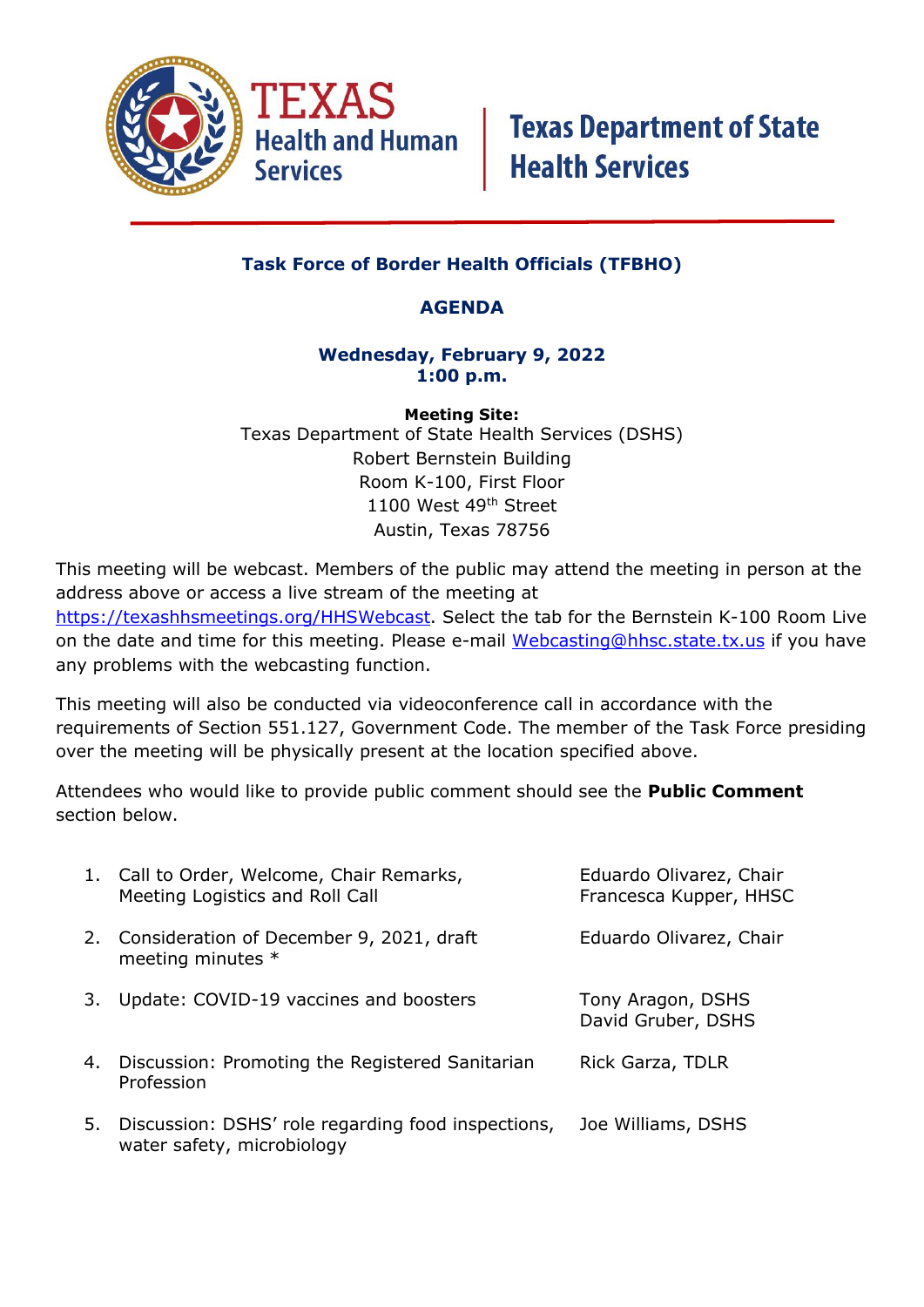

# **Texas Department of State Health Services**

- 6. Update: S.B. 1312 (86th Legislature) Requirement John Villarreal, DSHS Practicum - internal collaborative project Paul Grunenwald, DSHS 7. Break 8. Subcommittee confirmations extended the eduardo Olivarez, Chair Dr. Arturo Rodriguez, Vice-chair 9. Discussion: Top three recommendation options; Eduardo Olivarez, Chair Subcommittee updates on recommendations **Dr. Arturo Rodriguez, Vice-chair** Francesca Kupper, HHSC 10. Consideration to approve bylaws \* The Eduardo Olivarez, Chair Dr. Arturo Rodriguez, Vice-chair 11. Public comment **Francesca Kupper**, HHSC 12. Closing remarks, thank you and adjourn Eduardo Olivarez, Chair
- \* Denotes possible action item

**Public Comment:** The Texas Health and Human Services Commission (HHSC), together with DSHS, welcomes public comments pertaining to topics related to border public health. Members of the public who would like to provide public comment may choose from the following options:

1. **Oral comments provided virtually**: Members of the public must pre-register to provide oral comments virtually during the meeting by completing a Public Comment Registration form at [https://texashhsmeetings.org/TFBHO\\_PCReg\\_Feb2022](https://texashhsmeetings.org/TFBHO_PCReg_Feb2022) no later than 5:00 p.m. Monday, February 7, 2022. Please mark the correct box on the Public Comment Registration form and provide your name, either the organization you are representing or that you are speaking as a private citizen, and your direct phone number. If you have completed the Public Comment Registration form, you will receive an email the day before the meeting with instructions for providing virtual public comment. Public comment is limited to three minutes. Each speaker providing oral public comments virtually must ensure their face is visible and their voice audible to the other participants while they are speaking. Each speaker must state their name and on whose behalf they are speaking (if anyone). If you pre-register to speak and wish to provide a handout before the meeting, please submit an electronic copy in accessible PDF format that will be distributed by HHS staff to TFBHO members and State staff. Handouts are limited to two pages (paper size: 8.5" by 11", one side only). Handouts must be emailed to **OBPH@dshs.texas.gov** immediately after preregistering, but no later than 5:00 p.m. Monday, February 7, 2022, and include the